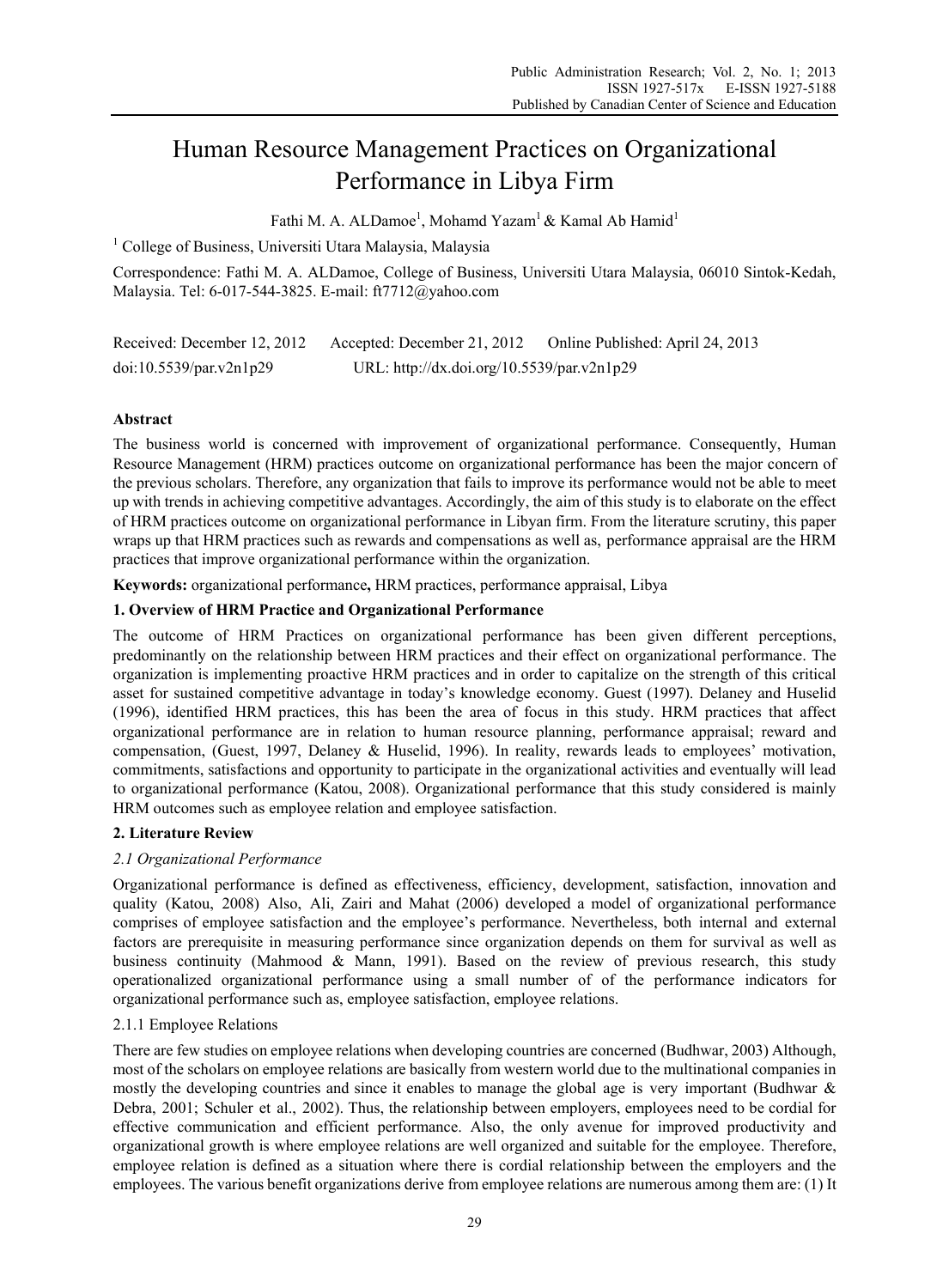assists organizations the ability to maintain healthy employer-employee relationships. (2) It helps to tackle and administer workplace conflict, employers minimize potentially disruptive behavior. (3) The employer is able to identify and avoid crisis ahead of time also helps employees focus on their professional development, and support organizational goals and (4) It promotes a culture that recognizes and takes into account the interests and well-being of employees.

## 2.1.2 Employee Satisfaction

Employee satisfaction could be defined as the level at which employees love their jobs (Spectar, 1997; Antoncic  $\&$ Antoncic, 2011). When an employee's derives satisfaction on their job, the manifestation is that it will steer them to increase production, services rendered, there will be organizational growth and in returns the employees that are rewarded both in cash and in kind for instance, rewards and incentives, promotion will work towards the organizational performance (Miskell & Miskell, 1994; Pierce & Newstrom, 1980; Mulej, 1986; Christensen & Staines, 1990).

### **3. Human Resource Management Practices**

Human resource management practices are the tools influencing organizations to increase in its performance. The subsections 3.1-3.3 below expatiate on the HRM practices.

### *3.1 Human Resource Planning*

Empirical research shows that the establishment of well-defined organizational goals and objectives influence or shape employee retention and job productivity. For instance Kim et al (2005) cited in Morncaz, Zhao & Kay (2009) found that organizational direction and support had a major impact on employee job satisfaction and overall commitment to the organization. In much the same way, results from another empirical study indicates that perceived organizational support strongly influences job satisfaction and employees' commitment to their organizations (Susskind et al., 2000).

### *3.2 Performance Appraisal*

The term performance appraisal process indicates an activity that ensures mutual understanding between the subordinate and the supervisor through the process of evaluating directly the subordinate job specific performance priorities and expectations, communication, and assigned responsibilities. The activity of performance appraisal is also a process of providing episodic and scheduled feedback that seeks to enhance teamwork and promote greater efficiencies and abilities. Generally, the performance appraisal activity is utilized by management to help develop and nurture subordinates within their organizations and in their supply chain partners. In a way appraisals can enhance job performance by focusing and emphasizing on organizational communication and its shared values and objectives. This process also systematically spells out job duties and responsibilities as they evolve over time. Appraisals are generally regarded as useful because they add value to the organization. However, the main objective of the performance appraisal process is its emphasis on subordinate or employee job performance. Through appraisals decision makers can also set goals and continuously support employees to improve their work output. It is no wonder then that the critical functions of performance appraisal include deciding who should be promoted, given a pay raise and so forth (Murphy et al, 1995). Similarly, compensation and salary decisions may depend primarily on performance appraisals. One should note that salary satisfaction is one of the key factors that shape job performance. It may also show proof of the weaknesses of the existing performance management system. It should be highlighted that superior results or performance can be attained and sustained within organizations by individuals or groups. Thus, inter-team and inter-organizational competition can be harnessed to stimulate contribution to staff improvement schemes.

In fundamental nature, performance appraisal is premised on recognizing attainment of certain objectives belonging to a specific job within a given time period. Moreover, this activity plays a crucial function in shaping the perception of subordinates about self and about their contribution to the realization of organizational goals. In a study, Bdernardin and Russel (1993) posited that broader communication of policies on performance appraisal within organizations is critical to make subordinates understand their specific functions in organizations. Performance appraisal has a positive relationship with organizational performance because client- based performance appraisal enhances quality and productivity, firm performance and increase subordinates commitment (Lee & Lee 2007; Sang, 2005; Rahman, 2006). Likewise, Brown and Hewood (2005) posited that the process of performance appraisal system has a positive association or relationship with enhanced productivity of firms. For Cook and Crossman (2004) the relationships formed between employees and supervisors during the process of performance appraisal strengthens the relationships of the players involved. From the above discussion,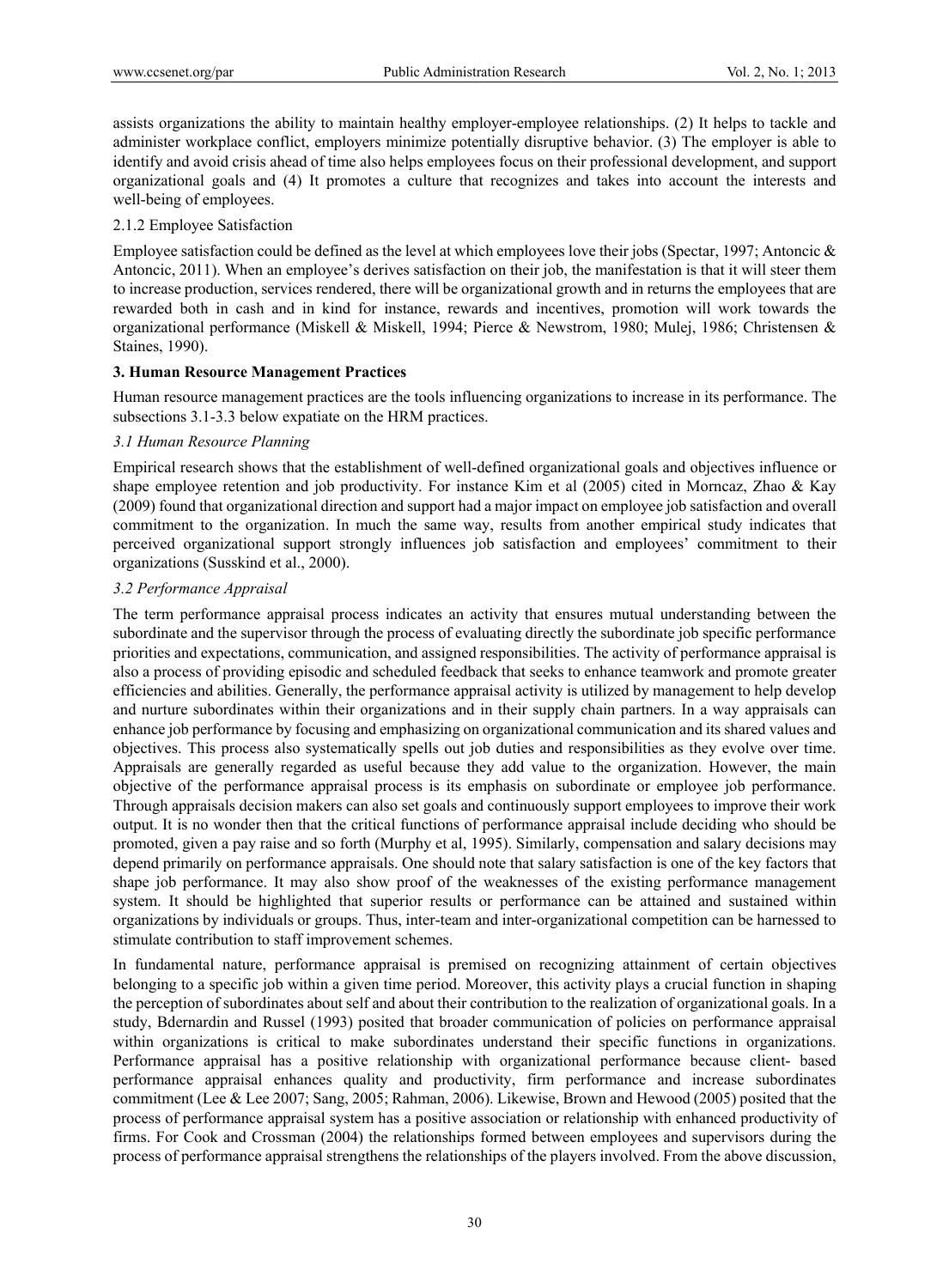performance appraisal is an important instrument to base career development, recognition, and promotion of employees (Larsson et al. 2007).

#### *3.3 Reward and Compensation*

The effective compensation and reward process enhances productivity, the quality of goods and services, improves subordinates' behavior, and decreases accident rates in organizations, thereby improving organizational performance (Delaney & Huselid, 1996; Chiu et al., 2002; Dreher & Dougherty, 2005, Jyothi & Venkatesh, 2006). Rewards and Compensation shape employees' behavior and performance output, and encourages retention of talented personnel. Certainly, employee competencies improve organizational performance and by inference enhance effectiveness and encompasses all forms of monetary returns and related services provided to subordinates or employees (Milkovich & Newman,1999). In support of this, Mathis and Jackson (2004) posited that a balanced, transparent and competitive reward and compensation system influence the retention of talents. Similarly, Dreher & Dougherty (2005) conclude that a reward-based approach functions as the driver of team and individual performance in organizations while Chiu et al., (2002) argued that rewards and compensation considerably affect organizational outcomes. From the above discussion, rewards and compensations enhance retention of employees with the best talents (Mathis and Jackson,2004) for efficiency within the organization. Thus, based on literature review, the proposed research model is presented in Figure 1 below:



Figure 1. HRM practices on organizational performance model

#### **4. Conclusion**

This paper discusses human resource management practices impact on organizational performance in Libyan Firm The discussion is based on the benefits of HRM practices on organizational performance among Libyan Firms. It also presents a model that can enhance organizational performance. The ability of the organization to improve performance through the unique attributes of human resource management, reward and compensation, avails them of business continuity and the ability to have a competitive edge over other firms cannot be underestimated especially when the business activities are now towards a global world.

#### **References**

- Allison, J. R. (2009). *Staff selection: What's important for out-of-school time programs?* Child trends 4301 Connecticut avenue NW suite 350, Washington, 202-522
- Batt, R. (2002). Managing customer services: Human resource practices, quit rates, and sales Growth. *Academy of Management Journal, 45*, 587–597. http://dx.doi.org/10.2307/3069383

Bitner, M. J., & Zeithaml, V. A. (2004). *Service marketing.* New York: McGraw Hill.

- Blair, D., & Sisakhti, R. (2007, August). Sales training: what makes it work"? *T+D Magazine*. Retrieved from www.astd/publication/TD Magazine/2007\_pdf/August/0708\_ExecSum.htm
- Boisnier, A., & Chatman, J. (2002). The role of subcultures in agile organizations. In R. Petersen, & E. Mannix (Eds.), *Leading and managing people in Dynamic organizations* (pp. 87-114). New Jersey: Lavrence Eribrum Association.